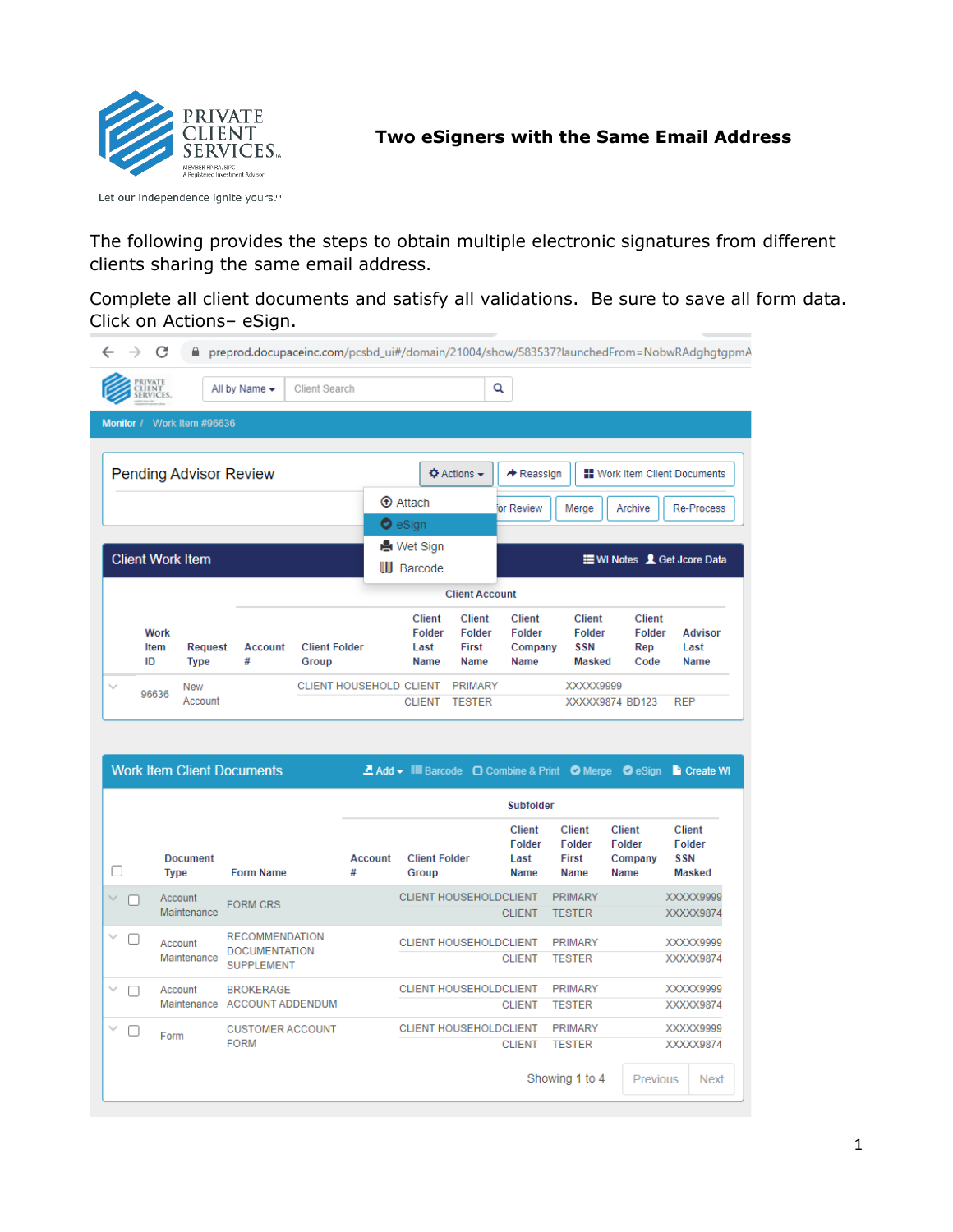On the eSign details page, verify information for all signers by clicking on each signer in the eSign Recipient box.

| eSign Recipient               |                       |                   |                  |                          |                  |              |                         | <b>m</b> Remove                           |
|-------------------------------|-----------------------|-------------------|------------------|--------------------------|------------------|--------------|-------------------------|-------------------------------------------|
| $\overline{\phantom{a}}$<br>◡ | <b>Signer Type</b>    | <b>First Name</b> | <b>Last Name</b> | Email                    | <b>Sign Mode</b> | eSign Status | <b>Signer Auth Mode</b> | <b>Order Index</b>                        |
| $\overline{\phantom{a}}$<br>U | Advisor 1             | <b>BD</b>         | <b>REP</b>       | rarmock@pcsbd.net        | eSign - Remote   | Draft        | SMS                     | 9                                         |
| $\sim$<br>◡                   | <b>Primary Signer</b> | PRIMARY           | <b>CLIENT</b>    | primary.client@gmail.com | eSign - Remote   | Draft        | SMS                     |                                           |
| $\sim$<br>U                   | Secondary Signer      | <b>TESTER</b>     | <b>CLIENT</b>    | docupace-test@pcsbd.net  | eSign - Remote   | Draft        | SMS                     |                                           |
|                               |                       |                   |                  |                          |                  |              |                         | Showing 1 to 3<br>Previous<br><b>Next</b> |

Review the email address and mobile phone number for SMS verification. Sign mode defaults to eSign – Remote.

| <b>Details</b>          |                                       |           |                                 |                         |  |
|-------------------------|---------------------------------------|-----------|---------------------------------|-------------------------|--|
| <b>First Name</b>       | PRIMARY                               |           | <b>Last Name</b>                | <b>CLIENT</b>           |  |
| <b>Middle Name</b>      |                                       |           | Date Of Birth                   | Ë<br>01/01/1960         |  |
| <b>TIN/SSN</b>          | 777889999                             |           | Email                           | docupace-test@pcsbd.net |  |
| Signer Type *           | <b>Primary Signer</b>                 |           | Sign Mode <sup>*</sup>          | eSign - Remote          |  |
| <b>Signer Auth Mode</b> | <b>SMS</b><br>$\times$ $\overline{ }$ |           | <b>Phone for Authentication</b> | $\bullet$<br>9202056505 |  |
| <b>Address</b>          | 987 APPLE DR                          | $\bullet$ | City                            | ANYTOWN                 |  |
| <b>State</b>            | $\times$ $^{-\tau}$<br>IA             |           | Zip Code                        | 51025                   |  |
| Order Index             |                                       |           | eSign Status                    | Draft                   |  |
| e Sign Date/Time        | May 4, 2021 8:31:05 AM                |           | eSign Status Notes              |                         |  |
| <b>IP Address</b>       |                                       |           |                                 |                         |  |
|                         |                                       |           |                                 |                         |  |

Click Save and Close after making any changes to the details.

|  | Next > $\frac{1}{2}$ Save $\frac{1}{2}$ Save and Close   X Cancel |  |
|--|-------------------------------------------------------------------|--|
|  |                                                                   |  |

Once all information has been verified for all signers, in the Details section, click on the eSign Transaction Action dropdown and select Open Transaction Interface.

| <b>Details</b>            |                               |                  |
|---------------------------|-------------------------------|------------------|
| eSign Status *            | Draft                         | e Sign Date/Time |
| e Sign Transaction Action | ۰<br>eSign Transaction Action |                  |
|                           |                               |                  |
|                           | 1. Open Transaction Interface |                  |
| eSign Recipient           | X. Void Transaction           |                  |

Click on eSign in the upper right corner.

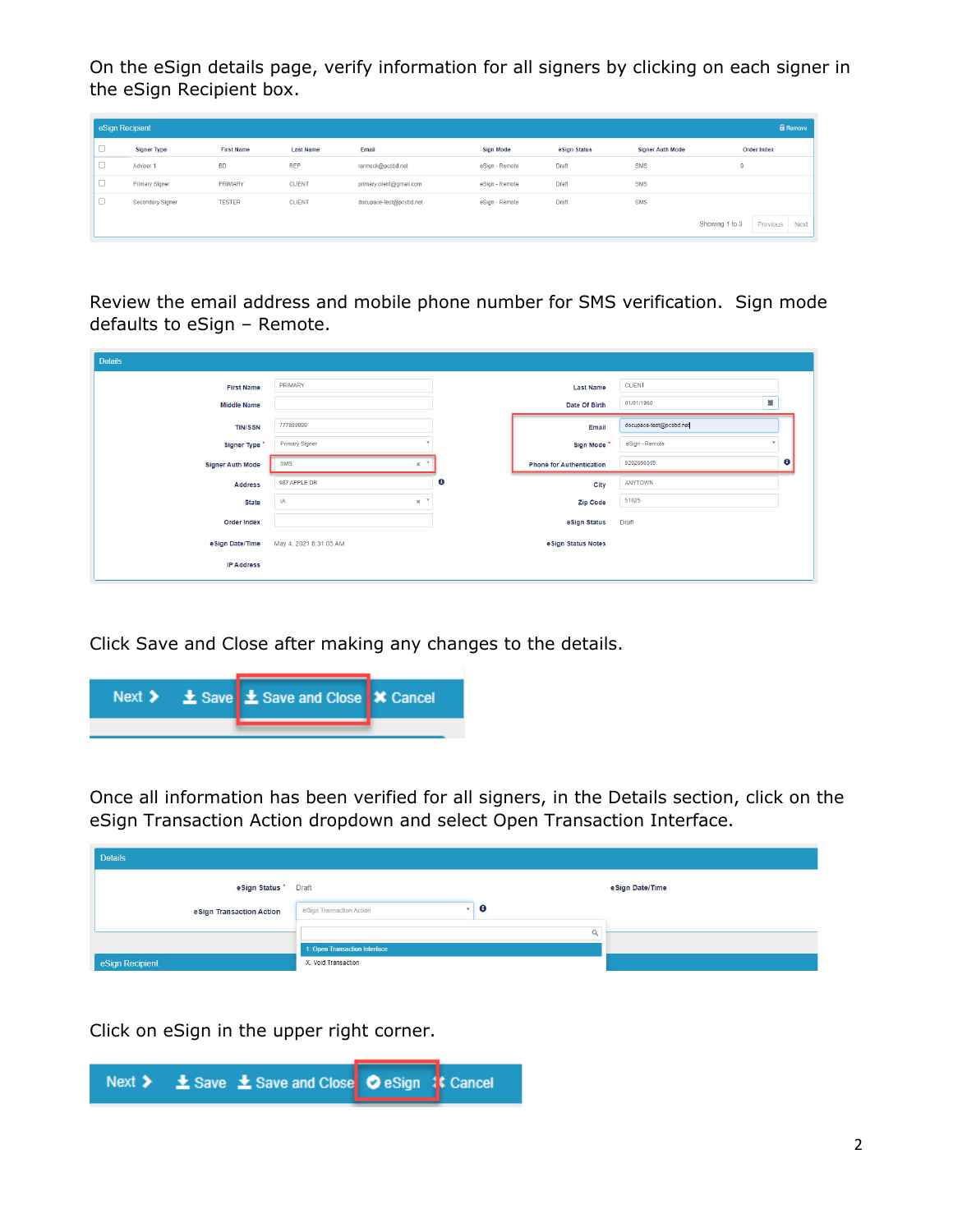This will launch DocuSign in a new tab.



Click on the recipients dropdown in the upper left corner and select Edit Recipients. You will notice that the second signer is not in the dropdown list.



In the popup box, click Add Recipient.

| <b>Edit Recipients</b> |   |                                                                                                                                                                       |                                                            |
|------------------------|---|-----------------------------------------------------------------------------------------------------------------------------------------------------------------------|------------------------------------------------------------|
| envelope.<br>✓         |   | As the sender, you automatically receive a copy of the completed<br>Import a bulk list. Send copies of this envelope to many people at once. (i)<br>Set signing order | ADD FROM CONTACTS<br>$E$ signing order                     |
| 1                      |   | Owner1                                                                                                                                                                | $\mathscr N$ NEEDS TO SIGN $\nabla$<br>CUSTOMIZE $\forall$ |
|                        |   | Name *<br>PRIMARY CLIENT<br>Ξ                                                                                                                                         |                                                            |
|                        | H | Email *                                                                                                                                                               |                                                            |
|                        |   | docupace-test@pcsbd.net                                                                                                                                               |                                                            |
|                        |   | SMS: +1 920-205-6505                                                                                                                                                  |                                                            |
|                        |   | Rep1                                                                                                                                                                  |                                                            |
| 9                      |   | Name*                                                                                                                                                                 | NEEDS TO SIGN V CUSTOMIZE V                                |
|                        | B | Ξ<br><b>BD REP</b>                                                                                                                                                    |                                                            |
|                        |   | Email *                                                                                                                                                               |                                                            |
|                        |   | rarmock@pcsbd.net                                                                                                                                                     |                                                            |
|                        |   | SMS: +1 920-205-6505                                                                                                                                                  |                                                            |
|                        |   | <sup>+</sup> <sup>®</sup> ADD RECIPIENT                                                                                                                               |                                                            |
| <b>DONE</b>            |   |                                                                                                                                                                       |                                                            |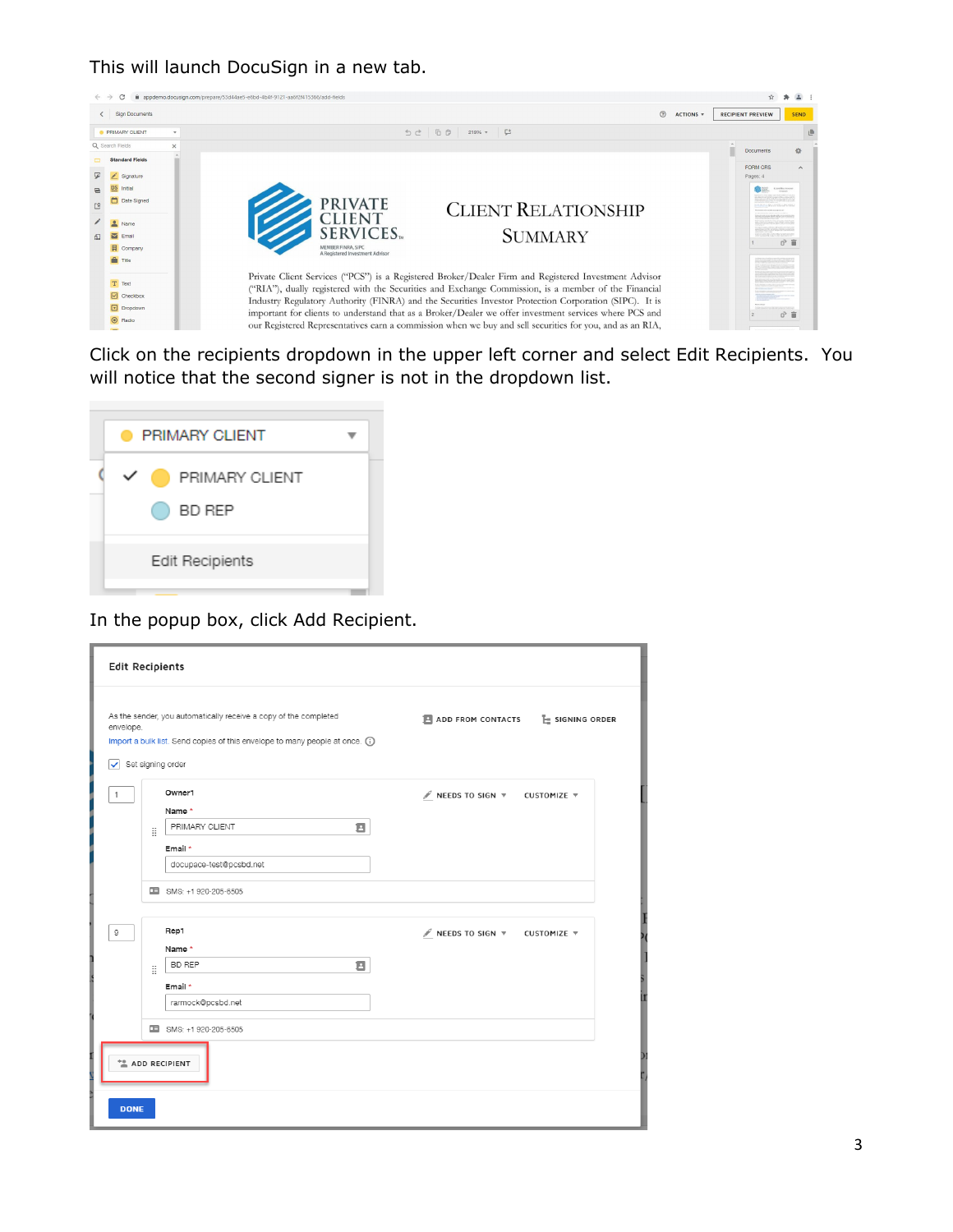Add the additional signer(s) names and email addresses and be sure to set the signing order number on the left. The default when adding a recipient is after the rep signature and this must be changed to a number lower than the rep's which is set at 9.

| 10 |           | Name *                  | $\mathscr N$ NEEDS TO SIGN $\mathscr V$ CUSTOMIZE $\mathscr V$ |  |
|----|-----------|-------------------------|----------------------------------------------------------------|--|
|    |           | Secondary Client        |                                                                |  |
|    | <br>m<br> | Email *                 |                                                                |  |
|    |           | docupace-test@pcsbd.net |                                                                |  |

Click the Customize dropdown and select Add identity verification.

|   | Name *                  |    | NEEDS TO SIGN V CUSTOMIZE V                         |
|---|-------------------------|----|-----------------------------------------------------|
|   | Secondary Client        | E. |                                                     |
| B |                         |    | Add access code                                     |
|   | Email *                 |    | Enter a code that only you and this recipient know. |
|   | docupace-test@pcsbd.net | ⊞  | Add identity verification                           |
|   |                         |    | Make sure the right person accesses the envelope.   |
|   |                         |    | Add private message                                 |
|   | Rep1                    |    | Include a personal note with this recipient.        |

Select SMS in the Identity Verification dropdown.

| 2 |   | Name *                                                                                                                                                  | NEEDS TO SIGN ▼ CUSTOMIZE ▼ |               |
|---|---|---------------------------------------------------------------------------------------------------------------------------------------------------------|-----------------------------|---------------|
|   |   | 8<br>Secondary Client                                                                                                                                   |                             |               |
|   | H | Email *                                                                                                                                                 |                             |               |
|   |   | docupace-test@pcsbd.net                                                                                                                                 |                             | ×             |
|   | œ | <b>Identity Verification</b><br>Knowledge-based<br>Phone Call<br>Recipient will receive an access code via phone call. A fee will be charged per usage. |                             | Close Discard |
|   |   | SMS<br>A code will be sent to the recipient via SMS. A fee will be charged per usage.                                                                   |                             |               |
| 9 |   | Knowledge-based<br>$\checkmark$<br>Recipient will answer a set of questions based on their public records. A fee will be charged per usage.             |                             | TOMIZE ▼      |

Enter the client mobile phone number and click Close.

|                 | <b>Identity Verification</b>                                                   |  |  |  |  | Close Discard |  |
|-----------------|--------------------------------------------------------------------------------|--|--|--|--|---------------|--|
| <b>SMS</b>      |                                                                                |  |  |  |  |               |  |
|                 |                                                                                |  |  |  |  |               |  |
|                 |                                                                                |  |  |  |  |               |  |
|                 | A code will be sent to the recipient via SMS. A fee will be charged per usage. |  |  |  |  |               |  |
| Mobile Number * |                                                                                |  |  |  |  |               |  |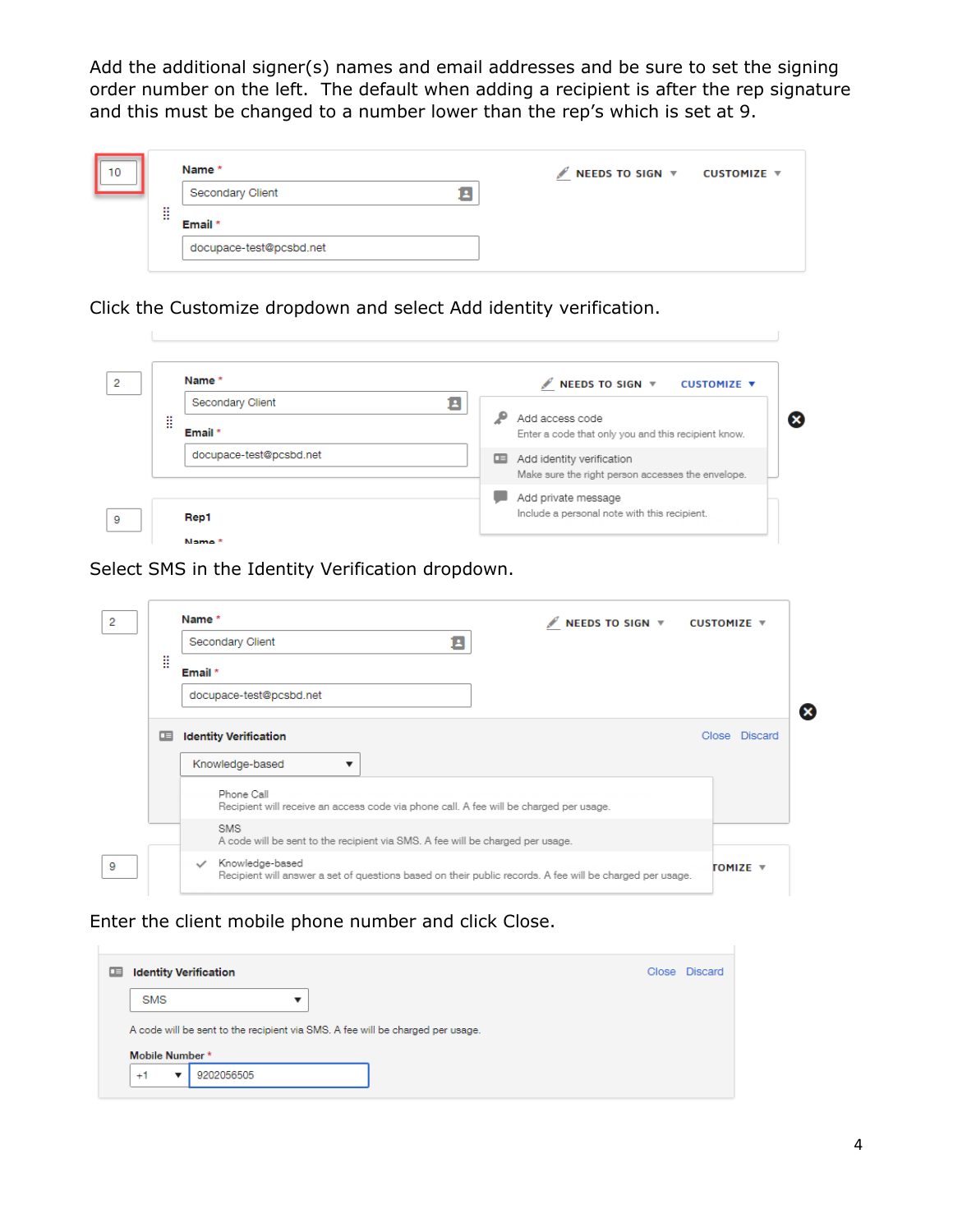Review the signing order to ensure the rep is listed last and all signer information is correct. Click Done.

| ✓              |   | Set signing order       |   |                                                                |  |
|----------------|---|-------------------------|---|----------------------------------------------------------------|--|
| 1              |   | Owner1                  |   | NEEDS TO SIGN W CUSTOMIZE W                                    |  |
|                |   | Name *                  |   |                                                                |  |
|                | H | PRIMARY CLIENT          | Е |                                                                |  |
|                |   | Email *                 |   |                                                                |  |
|                |   | docupace-test@pcsbd.net |   |                                                                |  |
|                |   | SMS: +1 920-205-6505    |   |                                                                |  |
| $\overline{2}$ |   | Name*                   |   | NEEDS TO SIGN W CUSTOMIZE W                                    |  |
|                |   | Secondary Client        | Е |                                                                |  |
|                | H | Email *                 |   |                                                                |  |
|                |   | docupace-test@pcsbd.net |   |                                                                |  |
|                |   | SMS: +1 920-205-6505    |   |                                                                |  |
| 9              |   | Rep1                    |   | $\mathscr N$ NEEDS TO SIGN $\mathscr V$ CUSTOMIZE $\mathscr V$ |  |
|                |   | Name *                  |   |                                                                |  |
|                | H | <b>BD REP</b>           | Е |                                                                |  |
|                |   | Email *                 |   |                                                                |  |
|                |   | rarmock@pcsbd.net       |   |                                                                |  |
|                |   | SMS: +1 920-205-6505    |   |                                                                |  |

On the document screen in DocuSign, you will now assign the clients to the appropriate signature spots on the forms. Go to the first signature field on the document and click the Sign box.

| Sign | unt Owner Signature | Date |             |
|------|---------------------|------|-------------|
|      |                     |      |             |
|      |                     |      |             |
|      |                     |      |             |
|      |                     |      | Date Signed |
|      |                     |      |             |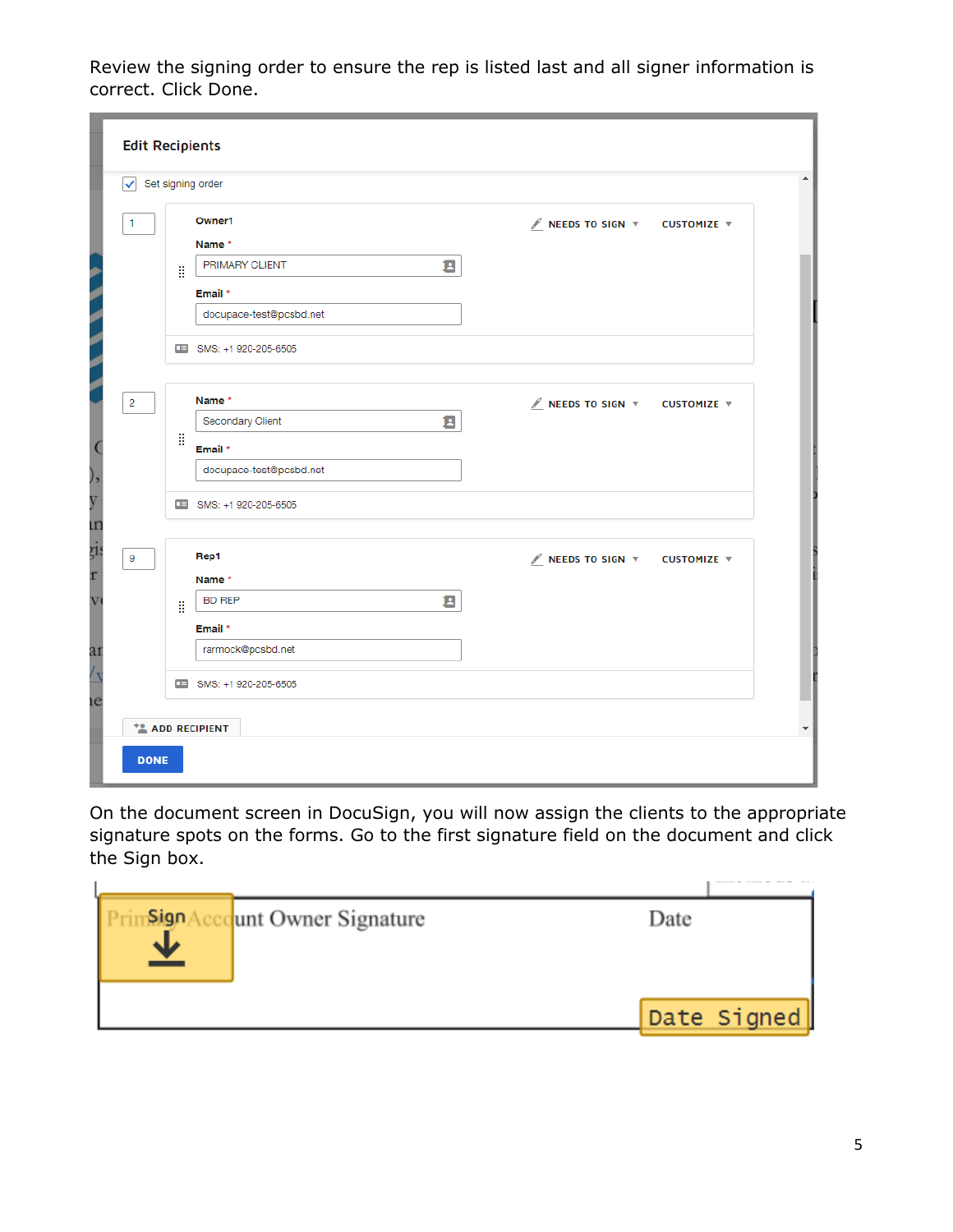On the right of the screen, you will see who the field is assigned to.



To change the signer, click the Recipient dropdown and select the correct signer.

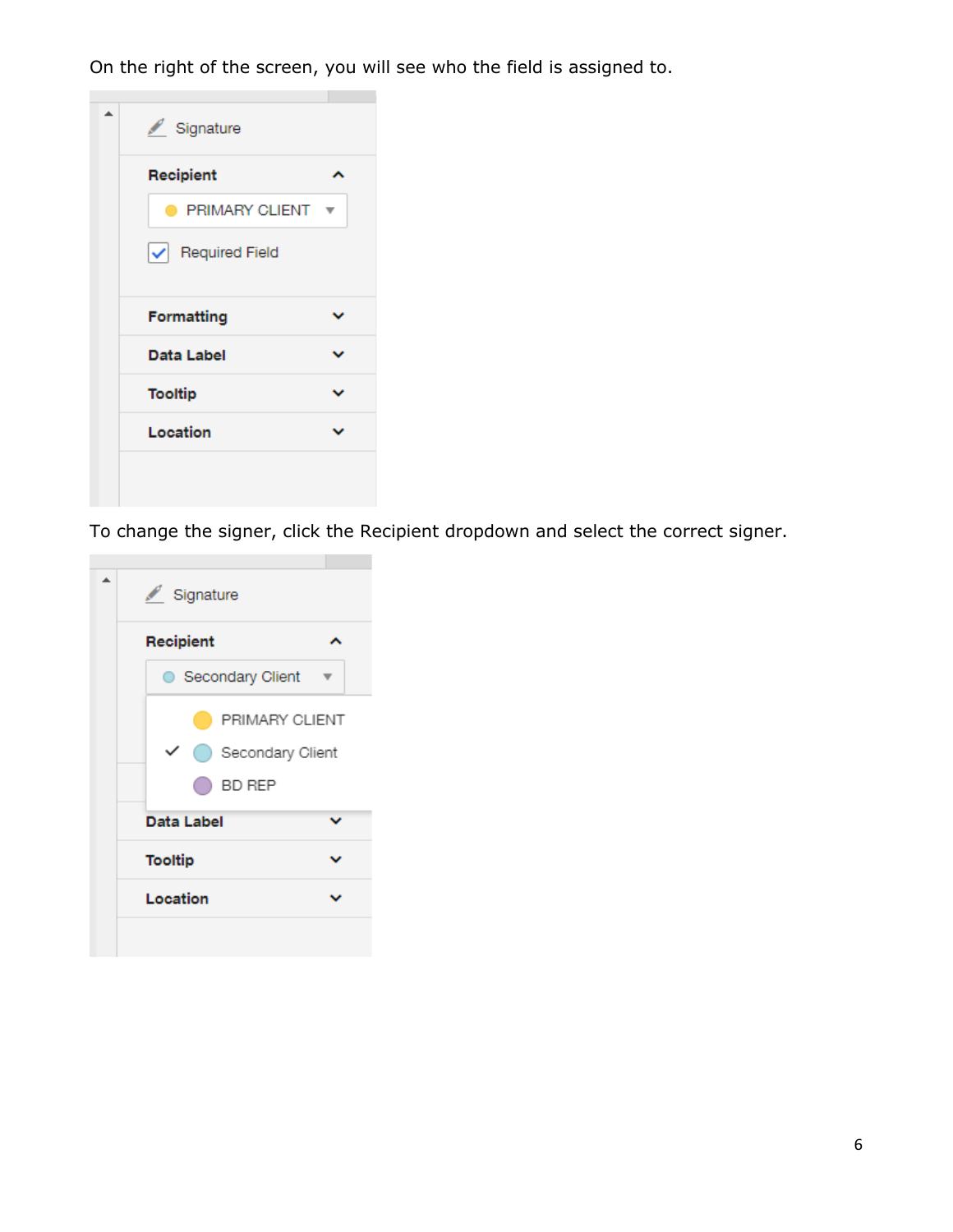The Sign box will change to the color of the correct signer.

|--|

Continue the process with all the signature and date fields.

| unt Owner Signature<br>Sign<br>业     | Date<br>Date Signed   | Joint Account Owner Signature<br>Sign<br><u>业</u> | Date<br>Date Signed |
|--------------------------------------|-----------------------|---------------------------------------------------|---------------------|
| Representative Name<br><b>BD REP</b> | RR#<br><b>BD123</b>   | Representative Signature                          | Date<br>Date Signed |
| OSJ Manager Name                     | OSJ Manager Signature |                                                   | Date                |

Once all signers have been assigned to the appropriate signature fields, click Send to send the documents to the first signer.



The first client will receive the DocuSign email at the email address indicated. Click on Review Documents to begin signing.

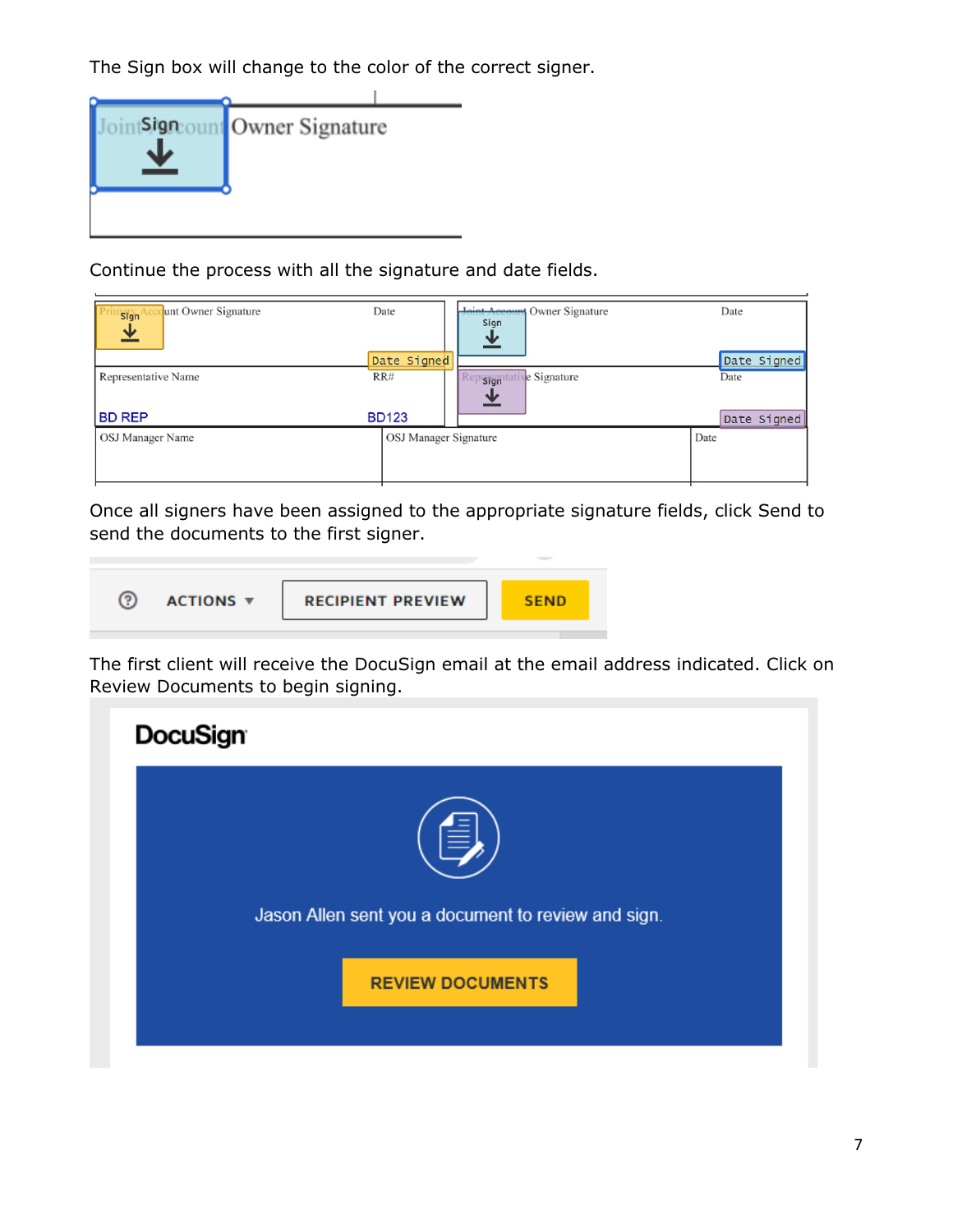The client should verify that their name displays and confirm their mobile number. Click Send SMS.

|                                                                                                                                               | <b>Security Requests from Sender</b>                                                                                                             |  |
|-----------------------------------------------------------------------------------------------------------------------------------------------|--------------------------------------------------------------------------------------------------------------------------------------------------|--|
| <b>Jason Allen</b>                                                                                                                            | Docupace - Private Client Services                                                                                                               |  |
| <b>SMS Authentication</b>                                                                                                                     |                                                                                                                                                  |  |
|                                                                                                                                               | In order to access this document, you need to confirm your identity using your mobile phone.                                                     |  |
| 1. Choose a phone number below and select the "Send SMS" button to receive a text message.<br>2. Enter the access code on the following page. |                                                                                                                                                  |  |
|                                                                                                                                               | Authenticating Signer Name: PRIMARY CLIENT                                                                                                       |  |
|                                                                                                                                               | Please select a phone that can receive text messages so you can authenticate:                                                                    |  |
| $\bullet$ +1.920-205-6505                                                                                                                     |                                                                                                                                                  |  |
|                                                                                                                                               | <b>CANCEL</b><br><b>SEND SMS</b><br>If you do not have access to your mobile phone at this time, select "Cancel" and retry when you have access. |  |
|                                                                                                                                               |                                                                                                                                                  |  |

Enter the authentication code received via text and click Confirm Code.

 $\sqrt{2}$ 

| <b>Security Requests from Sender</b>                                                                                         |
|------------------------------------------------------------------------------------------------------------------------------|
| Jason Allen<br>Docupace - Private Client Services                                                                            |
| <b>SMS Authentication</b><br>An SMS message has been sent to your mobile phone. You should receive it momentarily.           |
| Enter the code you received in the SMS message in the field below and press Confirm Code.                                    |
| <b>CONFIRM CODE</b><br><b>CANCEL</b>                                                                                         |
| If you do not receive an SMS message, select "Cancel", verify the mobile phone number and try sending the SMS message again. |
|                                                                                                                              |

The client will click to agree to using electronic signature. Then click Continue.

Please read the Electronic Record and Signature Disclosure.<br>I agree to use electronic records and signatures. CONTINUE OTHER ACTIONS v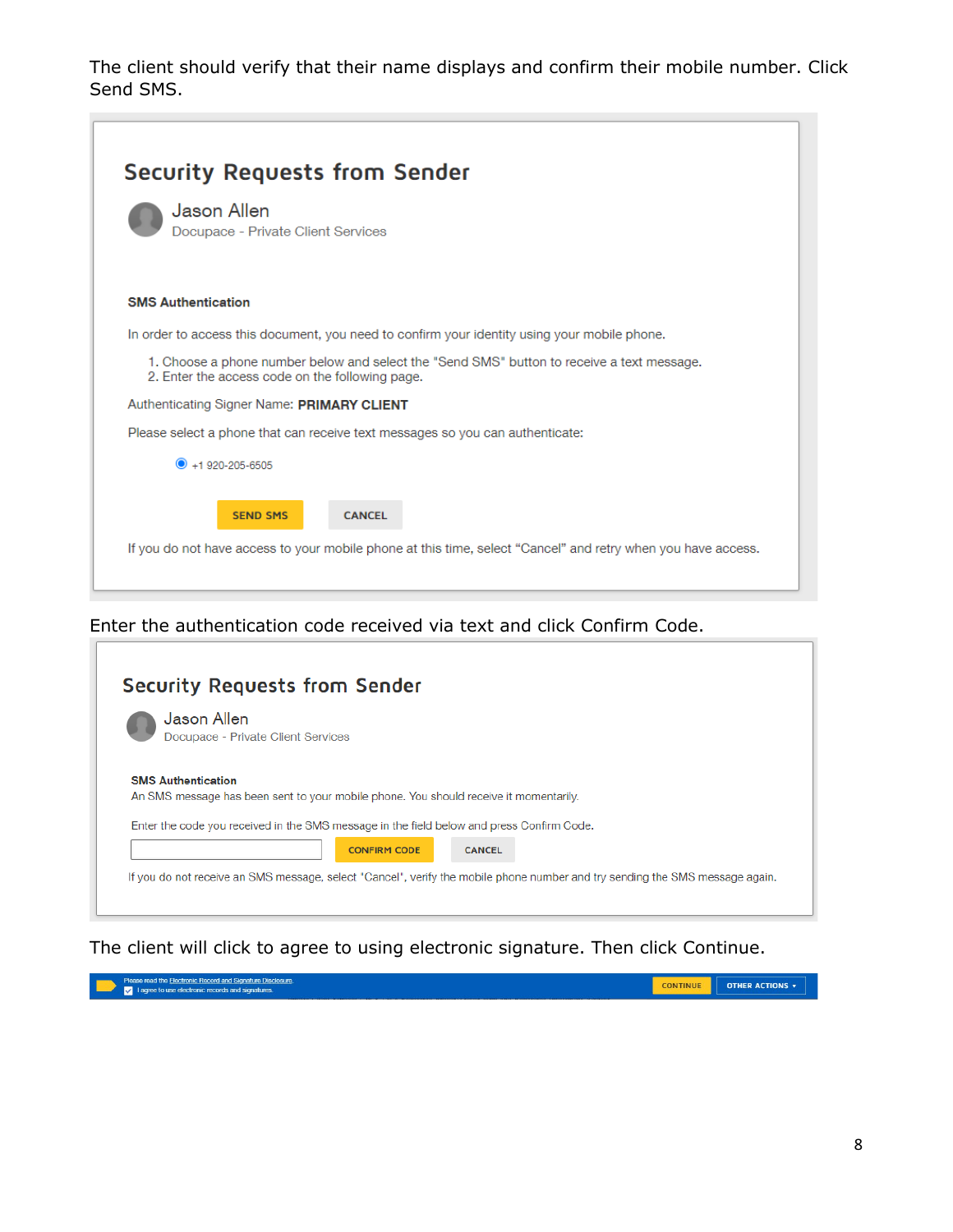## Click Start.



## The first signer should be taken to only the fields they need to sign. Click Sign.

|             | advisory, non-qualified accounts and PGR (Pershing Government Account) for<br>non-advisory qualified accounts. For all Advisory Accounts, the default is RFIM<br>(Liquid Insured Deposits). For a list of additional available money market funds.<br>please see RateBoard within NetX360.<br>Required - Sign Here - |          | Method: | $\Box$ $C$ $\Box$ $C3^*$ $\Box$ $ACH^*$<br>Start Date (mm/dd/yyyy):<br>* additional paperwork is required for<br>methods above and retirement accounts | Start Date (mm/dd/yyyy):<br>* additional paperwork is required for methods<br>above and retirement accounts |
|-------------|----------------------------------------------------------------------------------------------------------------------------------------------------------------------------------------------------------------------------------------------------------------------------------------------------------------------|----------|---------|--------------------------------------------------------------------------------------------------------------------------------------------------------|-------------------------------------------------------------------------------------------------------------|
| <b>SIGN</b> | Sign<br>ount Owner Signature<br>ste                                                                                                                                                                                                                                                                                  | Date     |         | Joint Account Owner Signature                                                                                                                          | Date                                                                                                        |
|             |                                                                                                                                                                                                                                                                                                                      | 5/4/2021 |         |                                                                                                                                                        |                                                                                                             |
|             |                                                                                                                                                                                                                                                                                                                      |          |         |                                                                                                                                                        |                                                                                                             |
|             |                                                                                                                                                                                                                                                                                                                      |          |         |                                                                                                                                                        |                                                                                                             |

For the first signature, they will be asked to adopt a signature. They can choose the predefined style or draw their own. Then click Adopt and Sign.

| ir signature.<br>Adopt Your Signature                                                                                                                                                                                                                                                                                                              | $\times$                  |
|----------------------------------------------------------------------------------------------------------------------------------------------------------------------------------------------------------------------------------------------------------------------------------------------------------------------------------------------------|---------------------------|
| Confirm your name, initials, and signature.<br>* Required<br>Full Name*                                                                                                                                                                                                                                                                            | Initials*                 |
| <b>PRIMARY CLIENT</b><br><b>SELECT STYLE</b><br><b>DRAW</b><br><b>UPLOAD</b><br><b>PREVIEW</b>                                                                                                                                                                                                                                                     | PC<br><b>Change Style</b> |
| DocuSigned by:<br>lENT<br>02F4425B34C3483.<br>By selecting Adopt and Sign, I agree that the signature and initials will be the electronic representation of my signature and initials for all purposes when I (or<br>my agent) use them on documents, including legally binding contracts - just the same as a pen-and-paper signature or initial. |                           |
| <b>ADOPT AND SIGN</b><br>CANCEL                                                                                                                                                                                                                                                                                                                    |                           |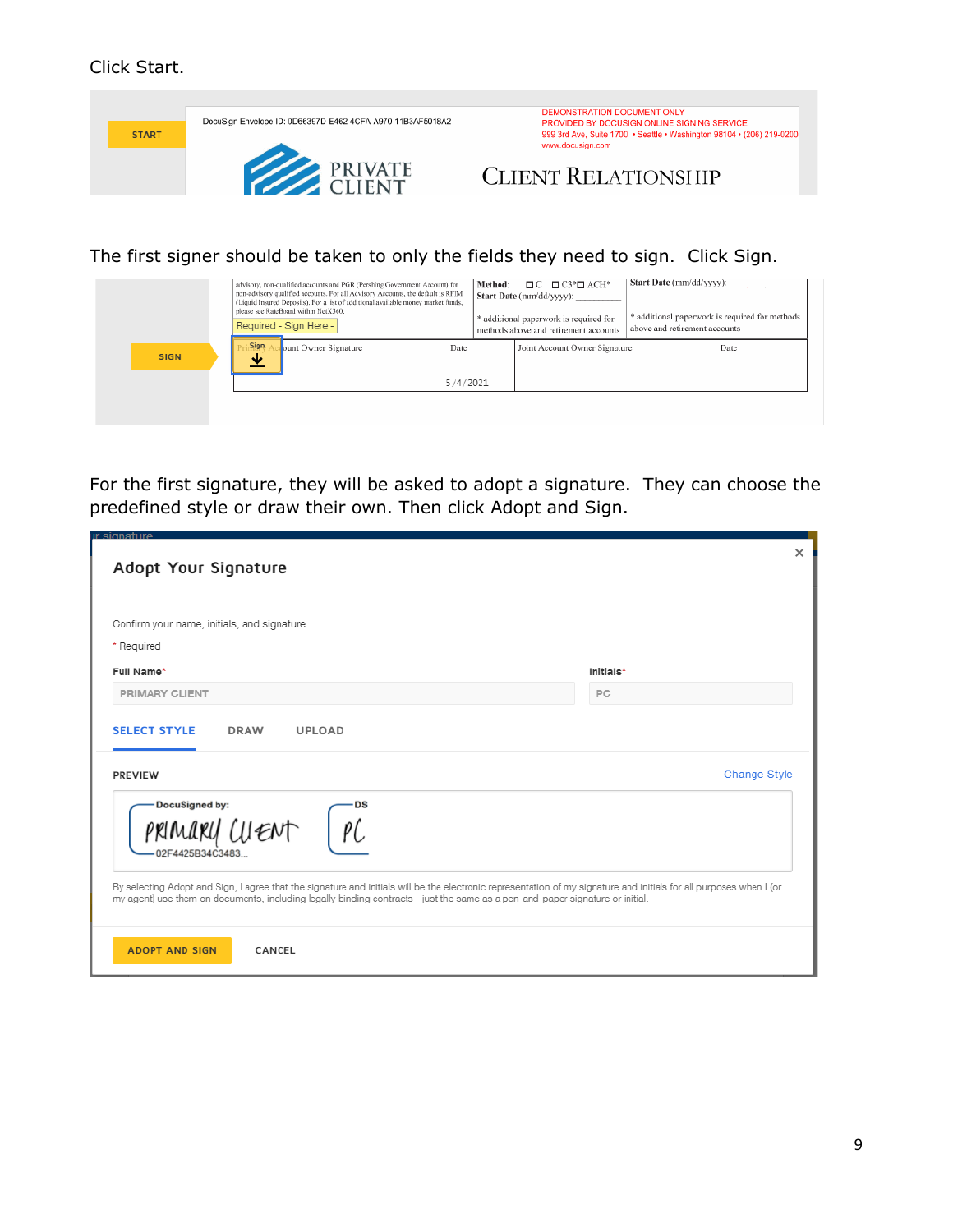## Continue through the document until all signatures are complete.

|             | Market Sweep defaults and available products are subject to change. |          |
|-------------|---------------------------------------------------------------------|----------|
| <b>SIGN</b> | count Owner Signature<br>Sign<br>₩                                  | Date     |
|             |                                                                     | 5/4/2021 |
|             | Representative Name                                                 | RR#      |

Click Finish.



Clients can elect to save a copy of the document by filling in the required information.

| Save a Copy of Your Document                                                                      |                                         |  |
|---------------------------------------------------------------------------------------------------|-----------------------------------------|--|
| Sign up for a FREE DocuSign account today and sign all your documents electronically.             |                                         |  |
| Email<br>docupace-test@pcsbd.net                                                                  | Electronically sign any<br>document.    |  |
| Password                                                                                          | Get signatures from<br>others.          |  |
| Confirm Password                                                                                  | Sign on the go with<br>DocuSign Mobile! |  |
| Country<br>-- select --                                                                           | ▼                                       |  |
| By clicking the 'SUBMIT' button, you agree to the<br>Terms & Conditions Lo and Privacy Policy Lo. |                                         |  |
| <b>SUBMIT</b><br><b>NO THANKS</b><br><b>DEE</b>                                                   |                                         |  |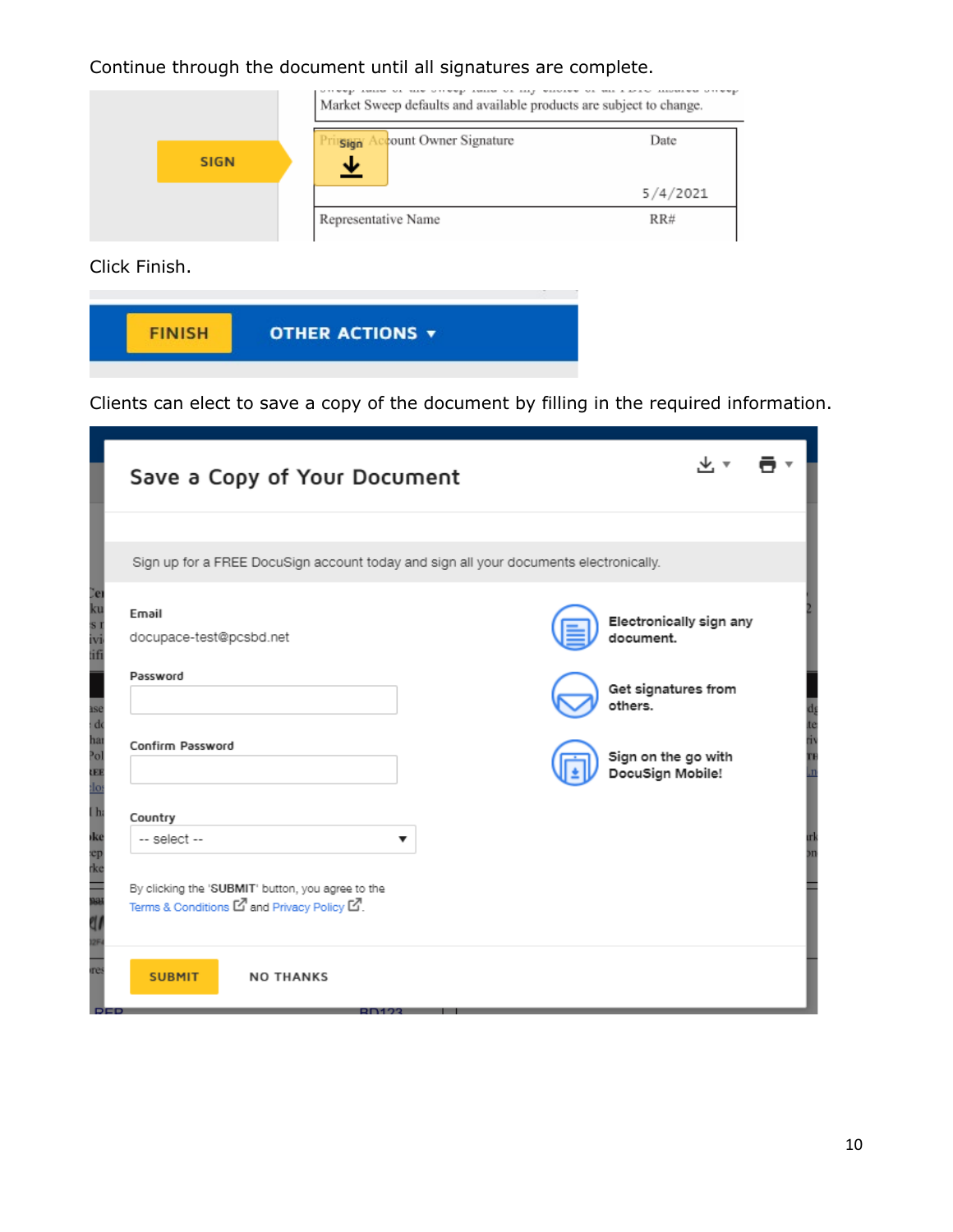A second email is then sent to the next signer at the same address. Click Review Documents.



Verify the second signer's name and mobile phone. Click Send SMS.

|                                                                                                                                               | <b>Security Requests from Sender</b><br><b>Jason Allen</b>                                                   |  |
|-----------------------------------------------------------------------------------------------------------------------------------------------|--------------------------------------------------------------------------------------------------------------|--|
|                                                                                                                                               | Docupace - Private Client Services                                                                           |  |
|                                                                                                                                               | <b>SMS Authentication</b>                                                                                    |  |
|                                                                                                                                               | In order to access this document, you need to confirm your identity using your mobile phone.                 |  |
| 1. Choose a phone number below and select the "Send SMS" button to receive a text message.<br>2. Enter the access code on the following page. |                                                                                                              |  |
|                                                                                                                                               | Authenticating Signer Name: Tester Client                                                                    |  |
|                                                                                                                                               | Please select a phone that can receive text messages so you can authenticate:                                |  |
|                                                                                                                                               | $\bullet$ +1 920-205-6505                                                                                    |  |
|                                                                                                                                               | <b>SEND SMS</b><br><b>CANCEL</b>                                                                             |  |
|                                                                                                                                               | If you do not have access to your mobile phone at this time, select "Cancel" and retry when you have access. |  |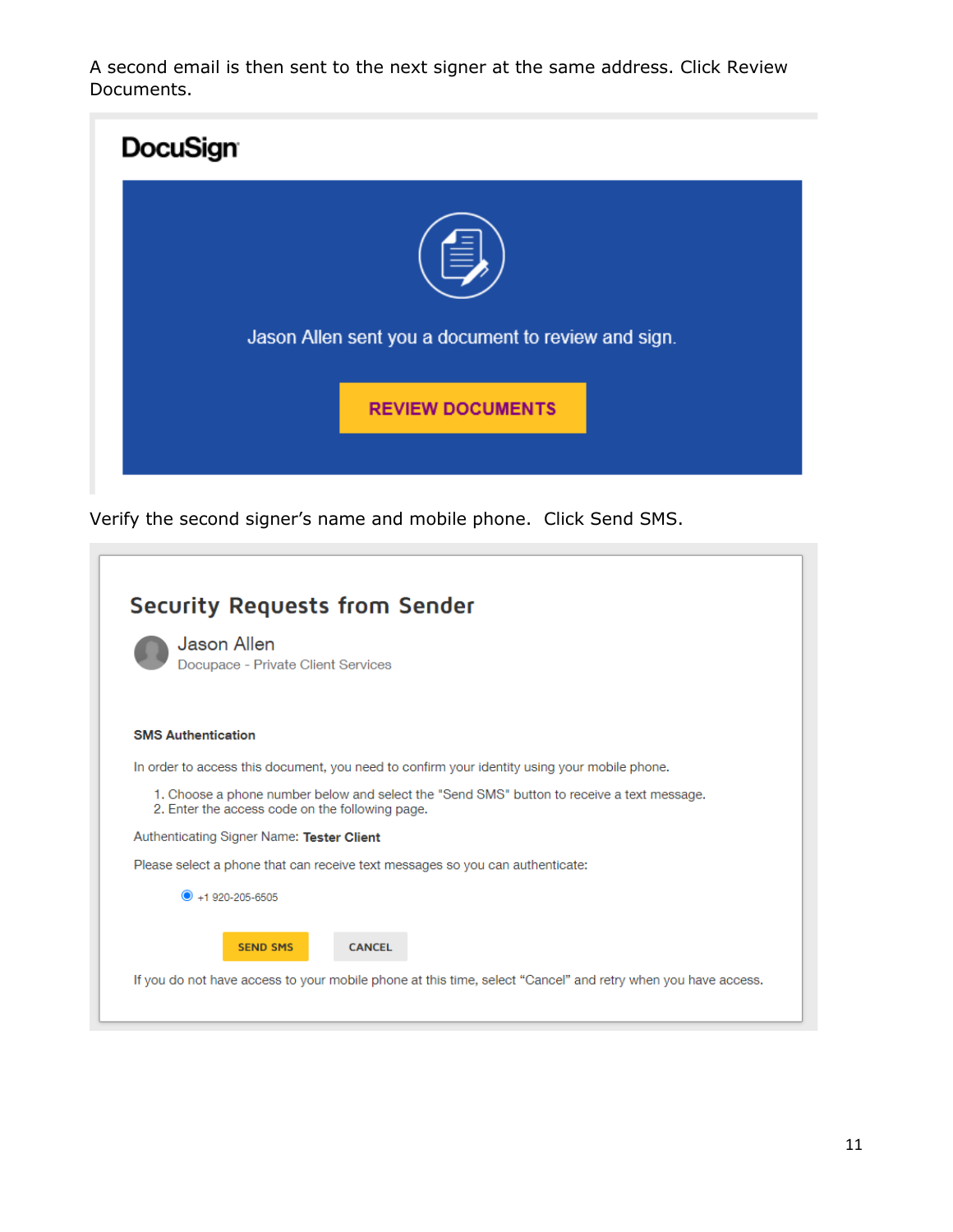

The client will click to agree to using electronic signature. Then click Continue.



The second signer should be taken only to the field they need to sign and should see the previous signer's signature. Click Sign and adopt the signature.

| <b>SIGN</b> | Pring Signal Owner Signature<br>PRIMARY CUENT<br>$-02F4425B34C3483$ | Date     | Sign.<br>ht Owner Signature | Date     |
|-------------|---------------------------------------------------------------------|----------|-----------------------------|----------|
|             |                                                                     | 5/4/2021 |                             | 5/4/2021 |

Continue through the document until all signatures are complete.

|             |                                           | Market Sweep defaults and available products are subject to change. |  |  |
|-------------|-------------------------------------------|---------------------------------------------------------------------|--|--|
| <b>SIGN</b> | count Owner Signature<br>Sign<br><u>↓</u> | Date                                                                |  |  |
|             |                                           | 5/4/2021                                                            |  |  |
|             | Representative Name                       | RR#                                                                 |  |  |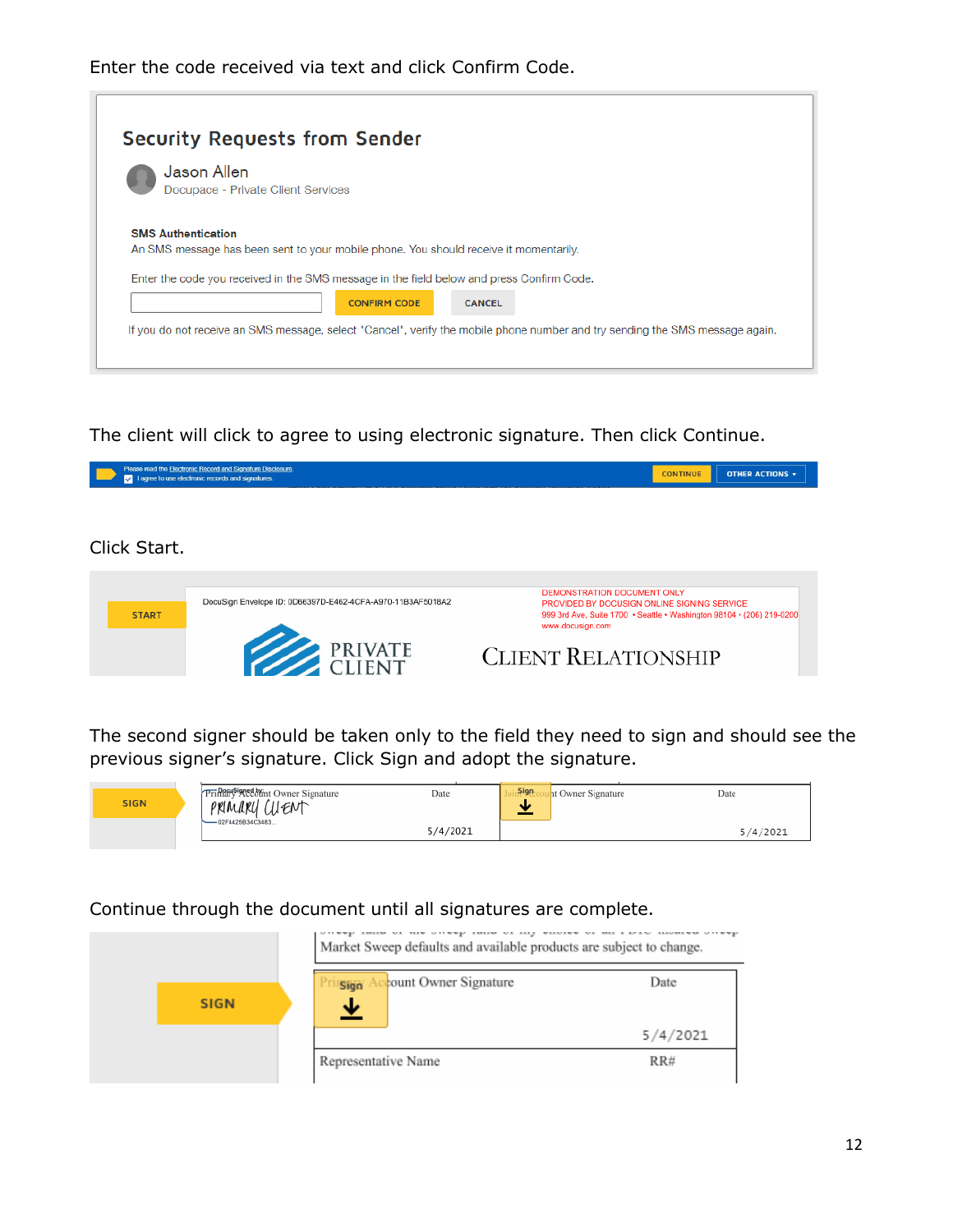Click Finish.



Clients can elect to save a copy of the document by filling in the required information.

| Save a Copy of Your Document                                                                      |   |                                         |  |
|---------------------------------------------------------------------------------------------------|---|-----------------------------------------|--|
|                                                                                                   |   |                                         |  |
| Sign up for a FREE DocuSign account today and sign all your documents electronically.             |   |                                         |  |
| Email<br>docupace-test@pcsbd.net                                                                  |   | Electronically sign any<br>document.    |  |
| Password                                                                                          |   | Get signatures from<br>others.          |  |
| Confirm Password                                                                                  |   | Sign on the go with<br>DocuSign Mobile! |  |
| Country                                                                                           |   |                                         |  |
| -- select --                                                                                      | ▼ |                                         |  |
| By clicking the 'SUBMIT' button, you agree to the<br>Terms & Conditions Lo and Privacy Policy Lo. |   |                                         |  |
| <b>SUBMIT</b><br><b>NO THANKS</b>                                                                 |   |                                         |  |

The representative will receive an email and go through the same signing process. Once complete, the Work Item Task in Docupace will move from Pending eSign Completion to Final Review.

| <b>Final Review</b> | IGO | Signatures Received | Documents added on<br>05/04/21 |
|---------------------|-----|---------------------|--------------------------------|
|                     |     |                     |                                |